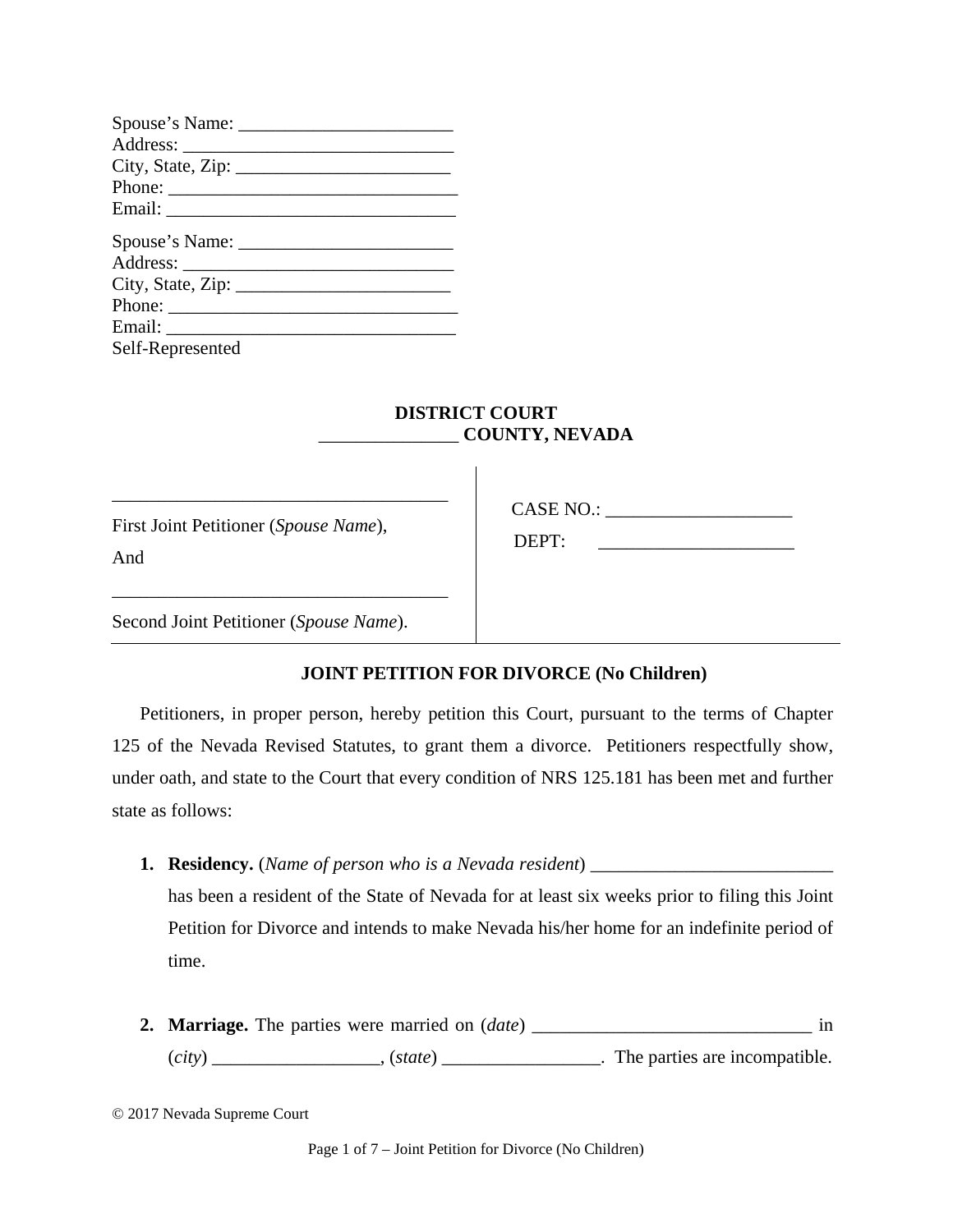**3. Address**. The mailing addresses of the petitioners are:

| <b>First Spouse Name</b> | Second Spouse Name    |
|--------------------------|-----------------------|
| Mailing Address          | Mailing Address       |
| City, State, Zip Code    | City, State, Zip Code |

- **4. Pregnancy.** (☒ *check one*)
	- $\Box$  Neither spouse is pregnant.
	- One spouse is pregnant. The following spouse is pregnant: (*name of pregnant spouse*) \_\_\_\_\_\_\_\_\_\_\_\_\_\_\_\_\_\_\_\_\_\_\_\_\_\_\_\_\_\_. The other spouse  $\Box$  is /  $\Box$  is not the parent of the unborn child. The child is due to be born on (*due date*) \_\_\_\_\_\_\_\_\_\_\_\_\_\_\_\_\_\_\_\_\_.
- **5. Children.** There are no minor children in common born to or adopted by the parties.

#### **Community Property:**

Community property includes but is not limited to: checking, savings, and other investment accounts, real property / houses, vehicles, pensions, 401(k)s, deferred compensation, IRAs, and personal property. Make sure the list of property below is complete.

- **6. Community Property.** (☒ *check one*)
	- $\Box$  There is no community property to divide.
	- $\Box$  Any community property has already been divided.
	- $\Box$  The community property should be divided as follows:

|    | shall receive: |
|----|----------------|
|    |                |
| 2. |                |
| 3. |                |
| 4. |                |
|    |                |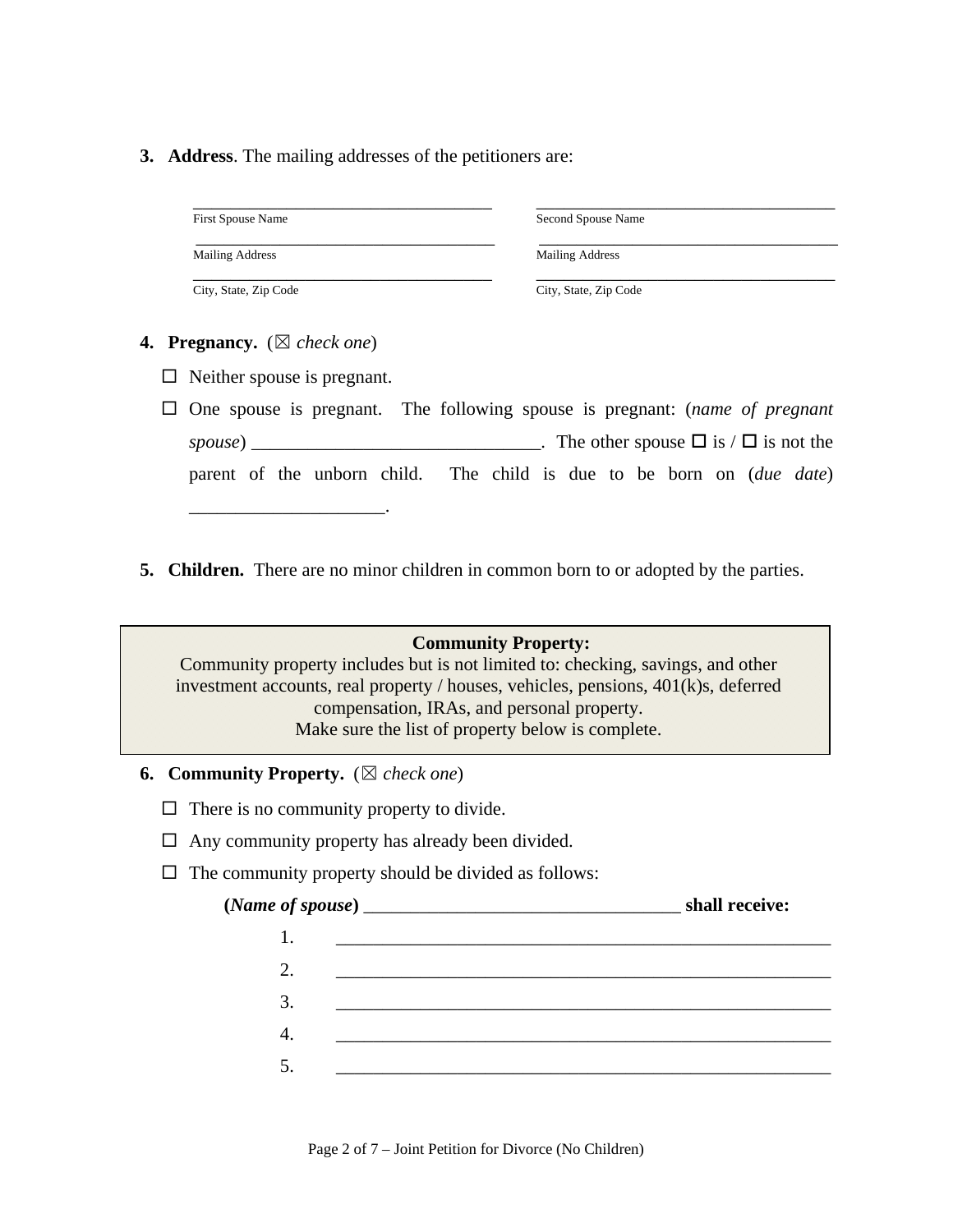|                                                                                                                       | shall receive: |
|-----------------------------------------------------------------------------------------------------------------------|----------------|
| <u> 1990 - Jan Samuel Barbara, martin da shekara ta 1991 - An tsara tsa a shekara tsa 1991 - An tsara tsa 1991 - </u> |                |
| 2.                                                                                                                    |                |
| 3.                                                                                                                    |                |
| 4.                                                                                                                    |                |
|                                                                                                                       |                |

Attach additional sheets if more property needs to be listed.

### **Community Debt:**

Community debt includes but is not limited to: mortgages, car loans, credit cards, & tax debt. The division of debt does not affect creditors' rights to collect the debt. The parties may be required to restructure the debts per creditors' requirements.

### **7. Community Debt.** (☒ *check one*)

- $\Box$  There is no community debt to divide.
- $\Box$  Any community debt has already been divided.
- The community debt should be divided as follows (*next page*):

| shall be liable for:                                                                                                  |                  |
|-----------------------------------------------------------------------------------------------------------------------|------------------|
|                                                                                                                       | 1.               |
| and the control of the control of the control of the control of the control of the control of the control of the      | 2.               |
| <u> 1989 - Johann Stoff, amerikansk politiker (* 1908)</u>                                                            | 3.               |
| <u> 1989 - Johann Stoff, deutscher Stoff, der Stoff, der Stoff, der Stoff, der Stoff, der Stoff, der Stoff, der S</u> | $\overline{4}$ . |
|                                                                                                                       | 5.               |
|                                                                                                                       |                  |
|                                                                                                                       |                  |
|                                                                                                                       | 2.               |
|                                                                                                                       | 3.               |
|                                                                                                                       | 4.               |
|                                                                                                                       | 5.               |
|                                                                                                                       |                  |

Attach additional sheets if more debts need to be listed.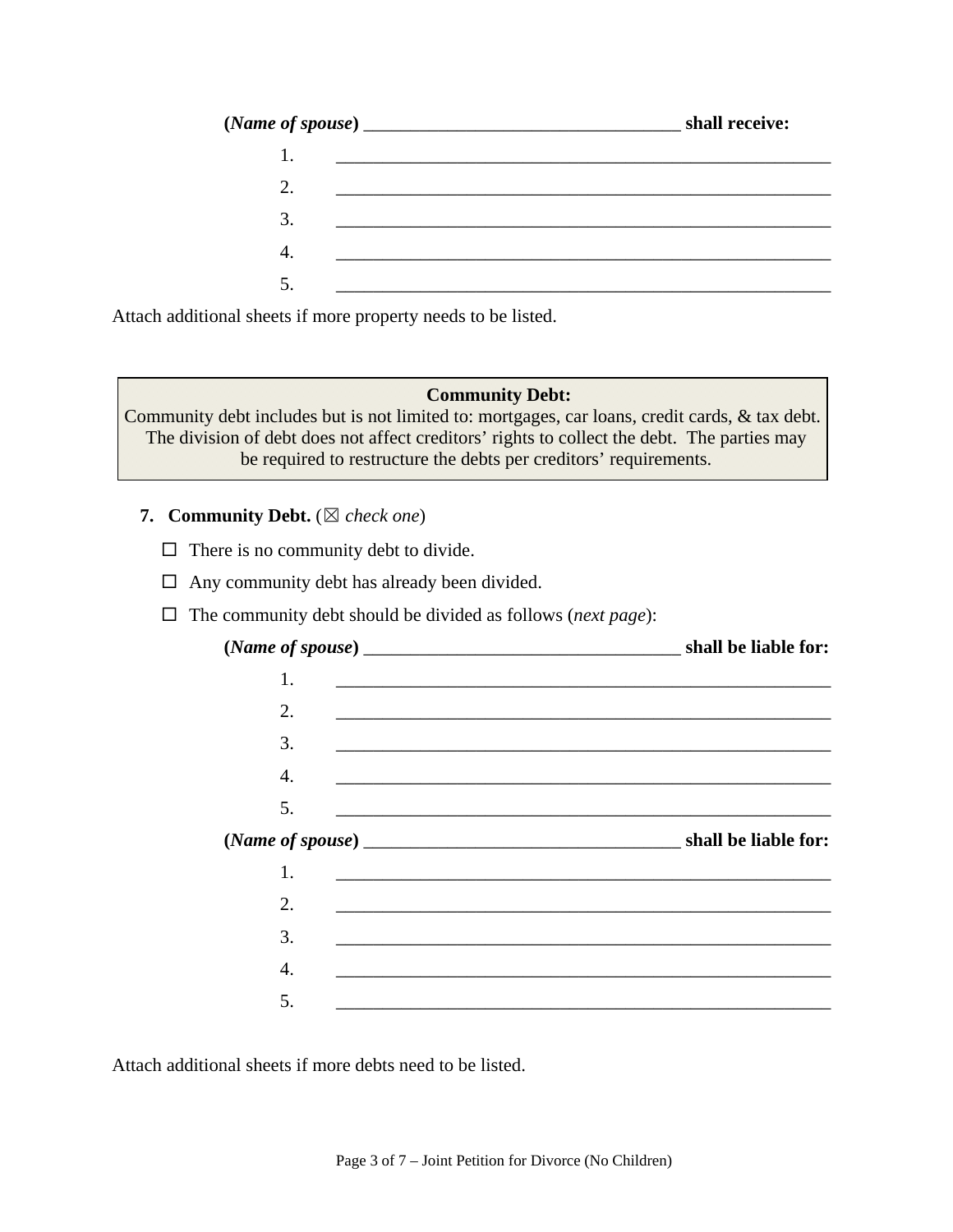**8.** Petitioners certify that they have disclosed all community assets and debts and that there are no other community assets or debts for this Court to divide.

#### **9. Alimony.**  $(\boxtimes$  *check one*)

- $\Box$  Neither petitioner should be awarded alimony.
- (*Name of spouse who will pay alimony*) \_\_\_\_\_\_\_\_\_\_\_\_\_\_\_\_\_\_\_\_\_\_\_\_\_\_\_\_\_\_\_\_\_\_\_\_ should pay (*amount*) \$\_\_\_\_\_\_\_\_\_ per month in alimony for the next (*number*) \_\_\_\_\_\_\_\_\_\_\_ years. Spousal support should begin on (*date*) \_\_\_\_\_\_\_\_\_\_\_\_\_\_\_\_ and end on (*date*) \_\_\_\_\_\_\_\_\_\_\_\_\_\_\_\_.

#### **10. Name Change.**  $(\boxtimes$  *check all that apply*)

- $\Box$  Neither spouse changed their name or neither spouse wishes to have a former or maiden name restored.
- The name of (*spouse's married name*) \_\_\_\_\_\_\_\_\_\_\_\_\_\_\_\_\_\_\_\_\_\_\_\_\_\_\_\_\_\_\_\_\_\_\_\_\_ should be restored to his / her former or maiden name of (*write full name the spouse wants to go back to*) .
- The name of (*spouse's married name*) \_\_\_\_\_\_\_\_\_\_\_\_\_\_\_\_\_\_\_\_\_\_\_\_\_\_\_\_\_\_\_\_\_\_\_\_\_ should be restored to his / her former or maiden name of (*write full name the spouse wants to go back to*) .
- **11.** Petitioners hereby request that this Court enter a Decree of Divorce, incorporating into that Decree the provisions made in this Joint Petition.
- **12.** It is understood by the Petitioners that entry of a Decree of Divorce constitutes a final adjudication of the rights and obligations of the parties with respect to the status of the marriage. Petitioners each expressly give up their respective rights to receive written notice of entry of any judgment or decree of divorce, and Petitioners give up their right to request formal findings of fact and conclusions of law. Petitioners waive their right to appeal the Decree of Divorce, and the right to move for a new trial.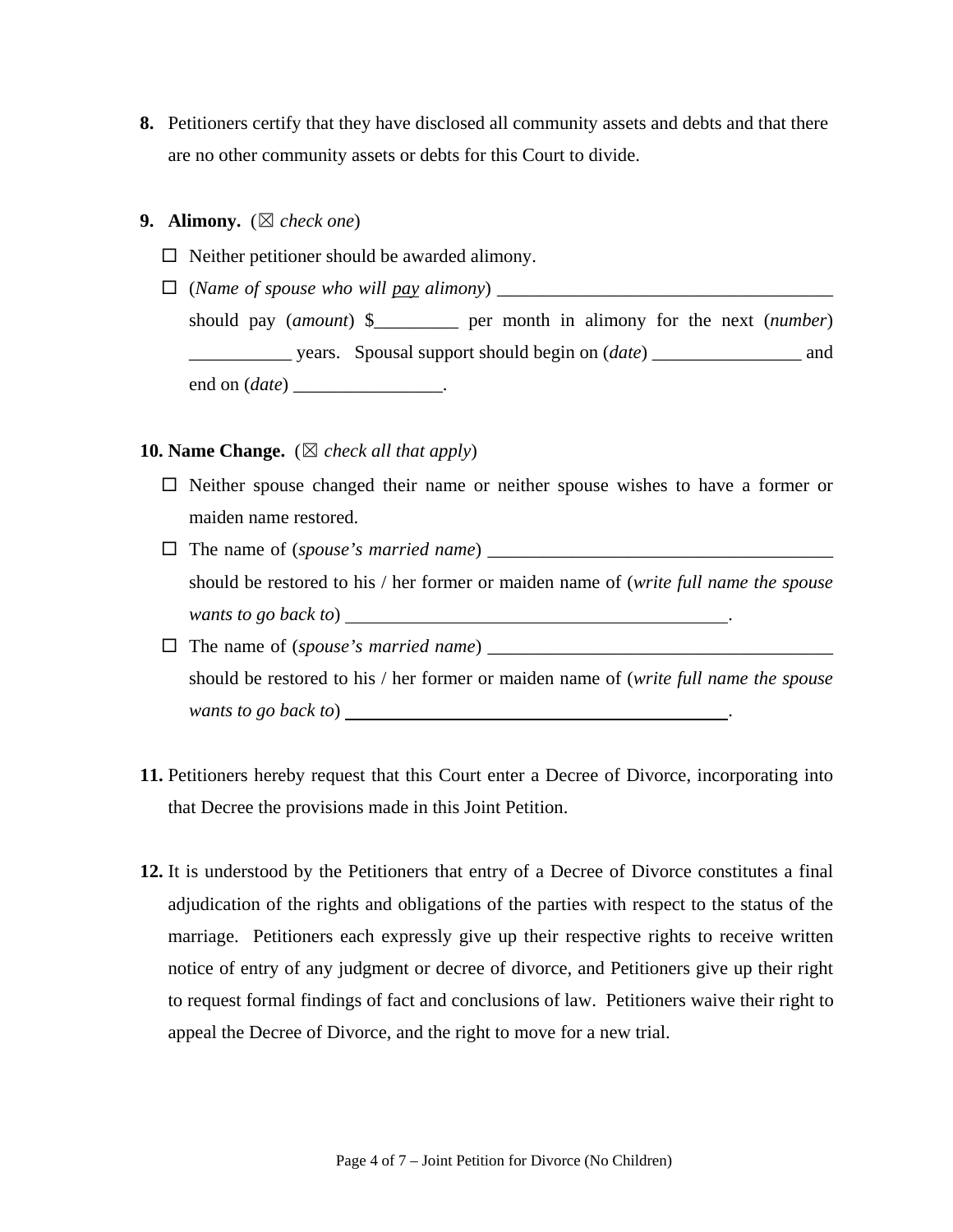**13.** It is further understood by the Petitioners that a final Decree of Divorce entered by this summary procedure does not prejudice or prevent the rights of either Petitioner to bring an action to set aside the final decree for fraud, duress, accident, mistake, or the grounds recognized at law or in equity.

### **Petitioners request**:

- 1. That they be granted a Decree of Divorce and that each of the Petitioners be restored to the status of a single, unmarried person;
- 2. That the terms agreed upon in this Joint Petition be included in the Decree.

Date

Date

\_\_\_\_\_\_\_\_\_\_\_\_\_\_\_\_\_\_\_\_\_\_\_\_\_\_\_\_\_\_\_\_ First Spouse Signature

\_\_\_\_\_\_\_\_\_\_\_\_\_\_\_\_\_\_\_\_\_\_\_\_\_\_\_\_\_\_\_\_ Second Spouse Signature

\_\_\_\_\_\_\_\_\_\_\_\_\_\_\_\_\_\_\_\_\_\_\_\_\_\_\_\_\_\_\_\_\_\_\_ First Spouse Printed Name

\_\_\_\_\_\_\_\_\_\_\_\_\_\_\_\_\_\_\_\_\_\_\_\_\_\_\_\_\_\_\_\_\_\_\_

\_\_\_\_\_\_\_\_\_\_\_\_\_\_\_\_\_\_\_\_\_\_\_\_\_\_\_\_\_\_\_\_\_\_\_ Second Spouse Printed Name

\_\_\_\_\_\_\_\_\_\_\_\_\_\_\_\_\_\_\_\_\_\_\_\_\_\_\_\_\_\_\_\_\_\_\_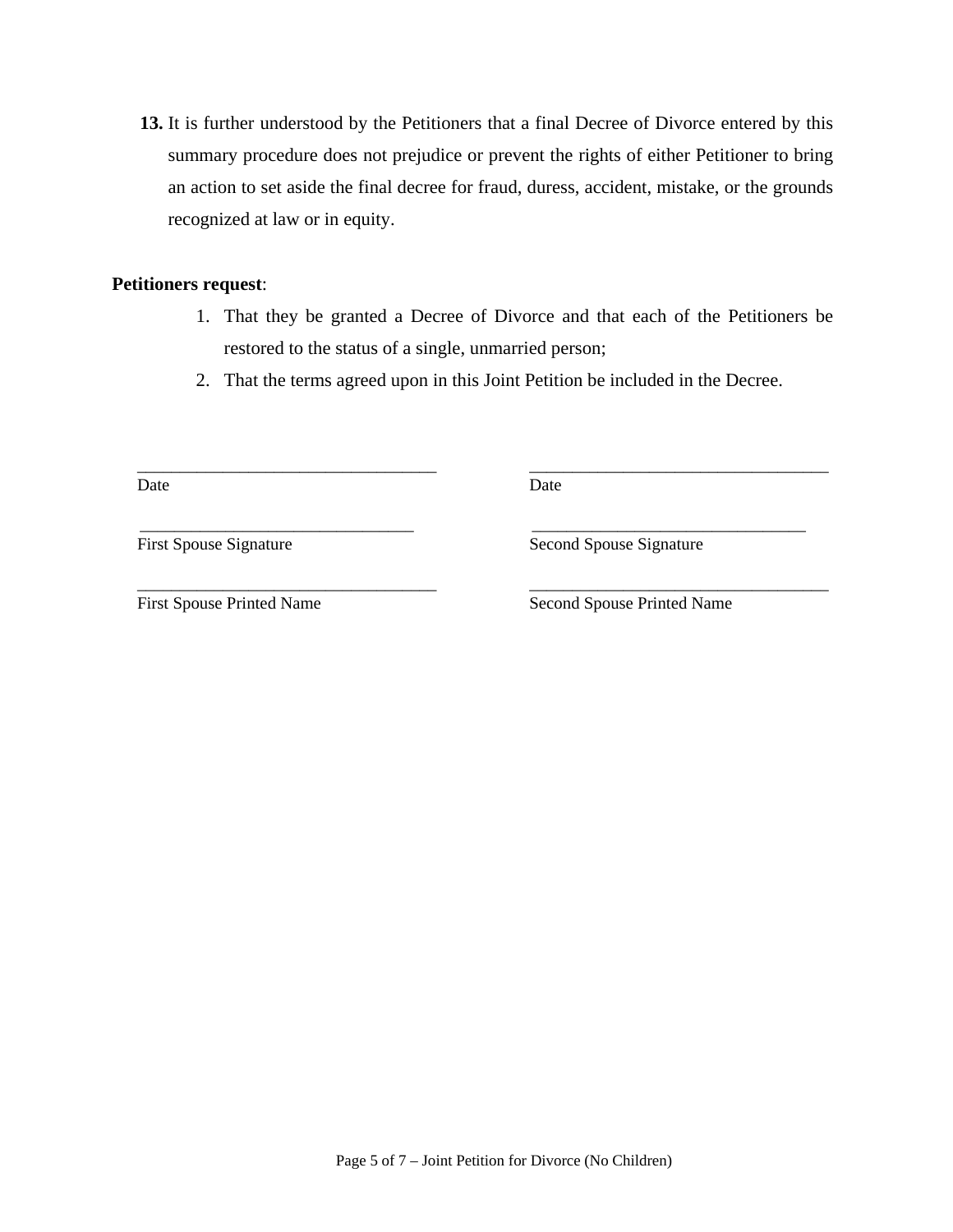## **FIRST PETITIONER'S VERIFICATION**

| <b>STATE OF NEVADA</b> |  |
|------------------------|--|
|                        |  |
| <b>COUNTY OF</b>       |  |

(*First spouse's name*) \_\_\_\_\_\_\_\_\_\_\_\_\_\_\_\_\_\_\_\_\_\_\_\_\_\_\_\_\_\_\_\_ being first duly sworn under penalty of perjury, deposes and says:

I am the Petitioner herein, and I have read the foregoing Joint Petition for Divorce and know the contents thereof; that the pleading is true to the best of my own knowledge, except as to those matters therein stated upon information and belief, and as to those matters, I believe them to be true.

(*First spouse's signature*)

\_\_\_\_\_\_\_\_\_\_\_\_\_\_\_\_\_\_\_\_\_\_\_\_\_\_\_\_\_\_\_\_\_\_\_\_\_\_\_

Signed and sworn to (or affirmed) before me on

(*date*) \_\_\_\_\_\_\_\_\_\_\_\_\_ by (*name*) \_\_\_\_\_\_\_\_\_\_\_\_\_\_\_\_\_\_\_\_

Signature of notarial officer

 $\overline{a}$ 

 $\overline{a}$ 

| <b>STATE OF NEVADA</b> |  |
|------------------------|--|
|                        |  |
| <b>COUNTY OF</b>       |  |

On this \_\_\_\_\_\_\_\_\_ day of \_\_\_\_\_\_\_\_\_\_\_\_\_\_\_\_\_\_\_\_\_\_\_ 20\_\_\_\_, personally appeared before me, a Notary Public, (*first spouse's name*) \_\_\_\_\_\_\_\_\_\_\_\_\_\_\_\_\_\_\_\_\_\_\_\_\_\_\_\_\_\_\_\_\_\_\_\_,

known or proved to me to be the person who executed the foregoing Joint Petition for Divorce, and who acknowledged to me that he/she did so freely and voluntarily and for the uses and purposes herein stated.

Signature of notarial officer